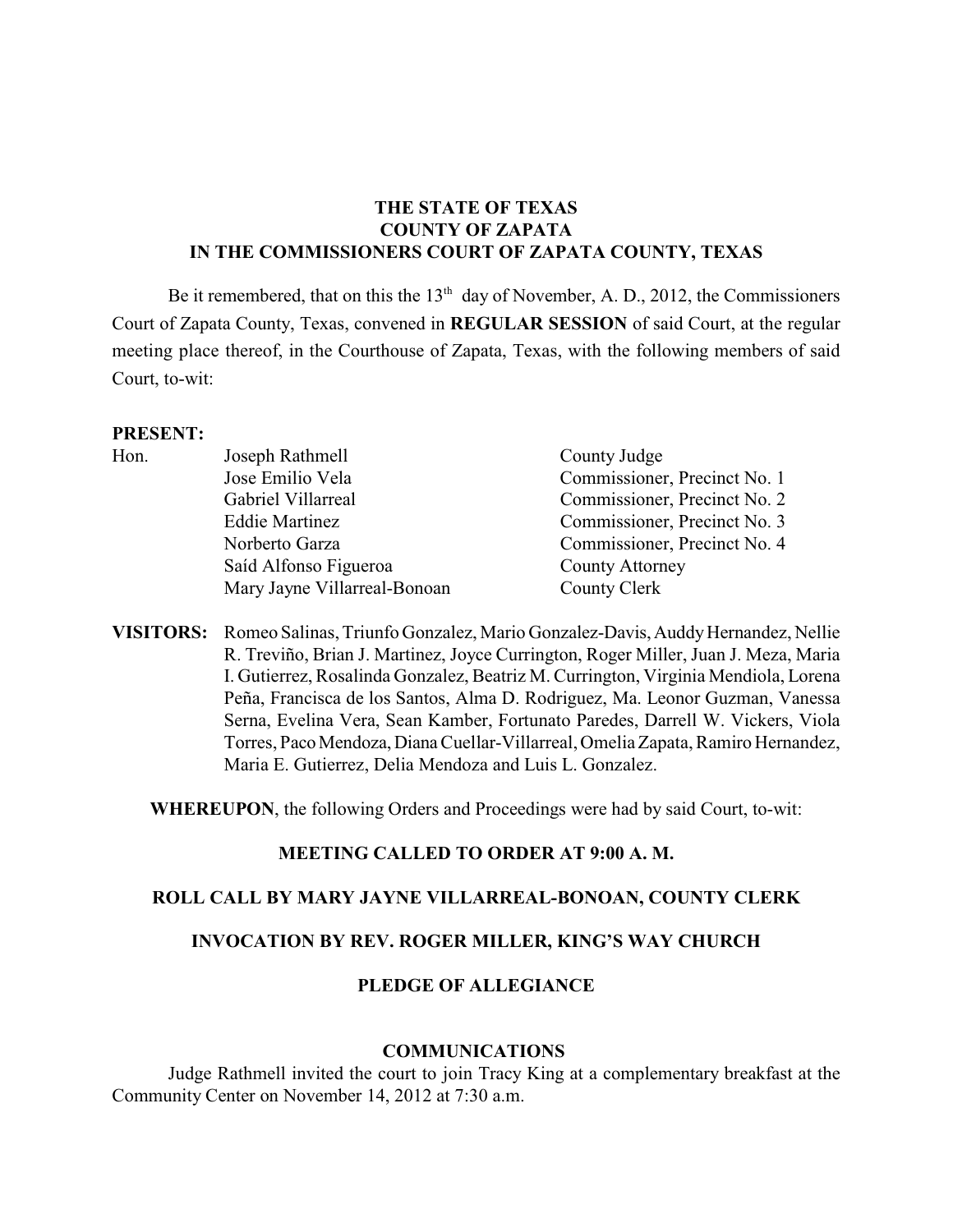Auddy Hernandez from the County Judge's office informed the court that an in-service / workshop will be held on Wednesday before Thanksgiving Day. Donations and door prizes are welcome.

#### **DEPARTMENTAL REPORTS**

Luis Lauro Gonzalez, Zapata County Tax Assessor/Collector, reported that the tax office collected \$12,587.71 for Motel - Hotel Tax and total collections in the amount of \$6,323,623.90 for tax collections.

Dr. David Brown, Dean ZTAC, gave an update on the AT&T services. He stated that internet and voice could be combined for \$1,000.00 less at double the speed. Time Warner charges less. An AT&T representative will come to make a presentation. It is very possible that services will be obtained by the end of the year.

Dr. Brown also reported on student population at ZTAC and commented that there was no student participation for next semester and no college credit courses will be offered.

Oil and gas training will be available in December. Distance education will also be available upon reconnecting of internet. Proctors are needed so students are not left alone.

He also reported that he would be teaching the National Government Class and Dr. Cruz Torres will teach Sociology.

ZISD has already enrolled students in career packs. Mr. Flores and Ms. Rivera were aware of students' needs. ZISD did not participate. They want to call the shots on which classes are taught and which semesters they will be taught.

Commissioner Vela stated that the school board should be approached.

Judge Rathmell stated the ZISD rescinded and Zapata County picked up the pieces.

Dr. Brown said that numbers were needed in order to qualify for funding. He does not want the school to feel like he is dictating what direction the school should take.

Mr. Figueroa feels that the school board may not be aware of the current situation. Administration seems to be biased and someone from the county should address the board of trustees.

Dr. Brown stated that he was reprimanded for going to the trustees.

Commissioner Martinez said that he would address the school board.

Dr. Brown stated that the grant needs to be closed out by the end of the year and he will get together with Romeo Salinas to see what expenses can be used towards that matter.

A \$100,000.00 pledge was made by Mrs. Maria Eva Ramirez, however, it has not been paid.

Mr. Triunfo Gonzalez stated that Mrs. Ramirez is going to get together with Judge Rathmell to pay the \$100,000.00.

Joyce Currington, Reporter with Zapata County News, stated that Karran Westerman, the owner of the newspaper, would not charge for publishing a list of classes offered by ZTAC in order to inform the public.

Commissioner Vela stated that support is needed from the school and the goal was to bring in students from ZISD.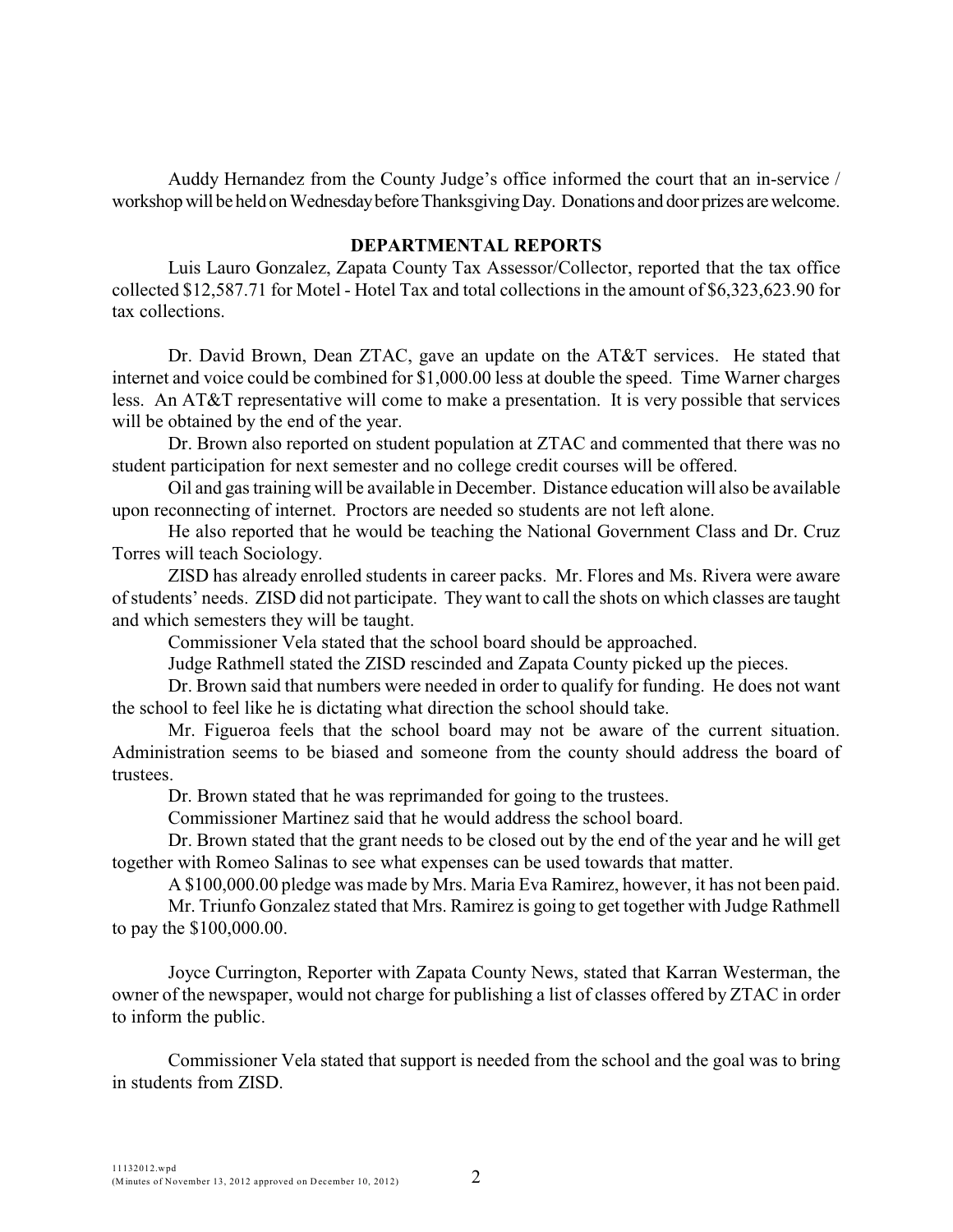### **ORDER APPROVING MINUTES OF OCTOBER 9, 2012 AND OCTOBER 22, 2012**

Motion was made by Commissioner Martinez, seconded by Commissioner Garza, to approve the Minutes of October 9 and October 22, 2012, as presented by Mary Jayne Villarreal-Bonoan, County Clerk.

The above motion, being put to a vote, was approved by the affirmative vote of all members of the Court.

### **ORDER APPROVING INVOICES**

Motion was made byCommissioner Villarreal, seconded byCommissioner Vela, to approve invoices as presented by Triunfo Gonzalez, County Auditor.

The above motion, being put to a vote, was approved by the affirmative vote of all members of the Court.

### **ORDER APPROVING TREASURER'S REPORT**

Motion was made by Commissioner Garza, seconded by Commissioner Martinez, to approve Treasurer's Report as presented by Hon. Romeo Salinas, County Treasurer.

The above motion, being put to a vote, was approved by the affirmative vote of all members of the Court.

### **MONTHLY REPORT OF ZAPATA FAMILY MEDICAL CLINIC**

Mr. Sean Kamber of Laredo Medical Center presented Commissioners Court with the monthly report for October 2012. There is an increase in the number of patient visits. There is now a 24 hour radiologist available as well as bone density testing. A more complex lab service will be available after January 1, 2013.

# **FINANCIAL REPORT ON THE 2012 ZAPATA COUNTY FAIR BY PACO MENDOZA**

Mr. Paco Mendoza, County Fair President, gave the financial report for the 2012 Zapata County Fair. An itemized statement was presented. Total income was \$384,373.00, total expenses were \$346,918.57 for a net profit of \$37,454.43. There is a line of credit at IBC in the amount of \$40,000.00, the goal is to pay  $50\%$  of this loan.

### **ORDER APPROVING APPOINTMENT OF NEW ZAPATA HISTORICAL COMMISSIONER MEMBERS**

Motion was made by Commissioner Garza, seconded by Commissioner Vela, to approve the appointment of new Zapata Historical Commission Members in accordance with Chapter 318 Texas Government Code as requested by Hon. Joseph Rathmell, County Judge. The following members were appointed:

Laura Ramirez Amparo Gutierrez Roberto Montes

Rosie Gonzalez Auddy Hernandez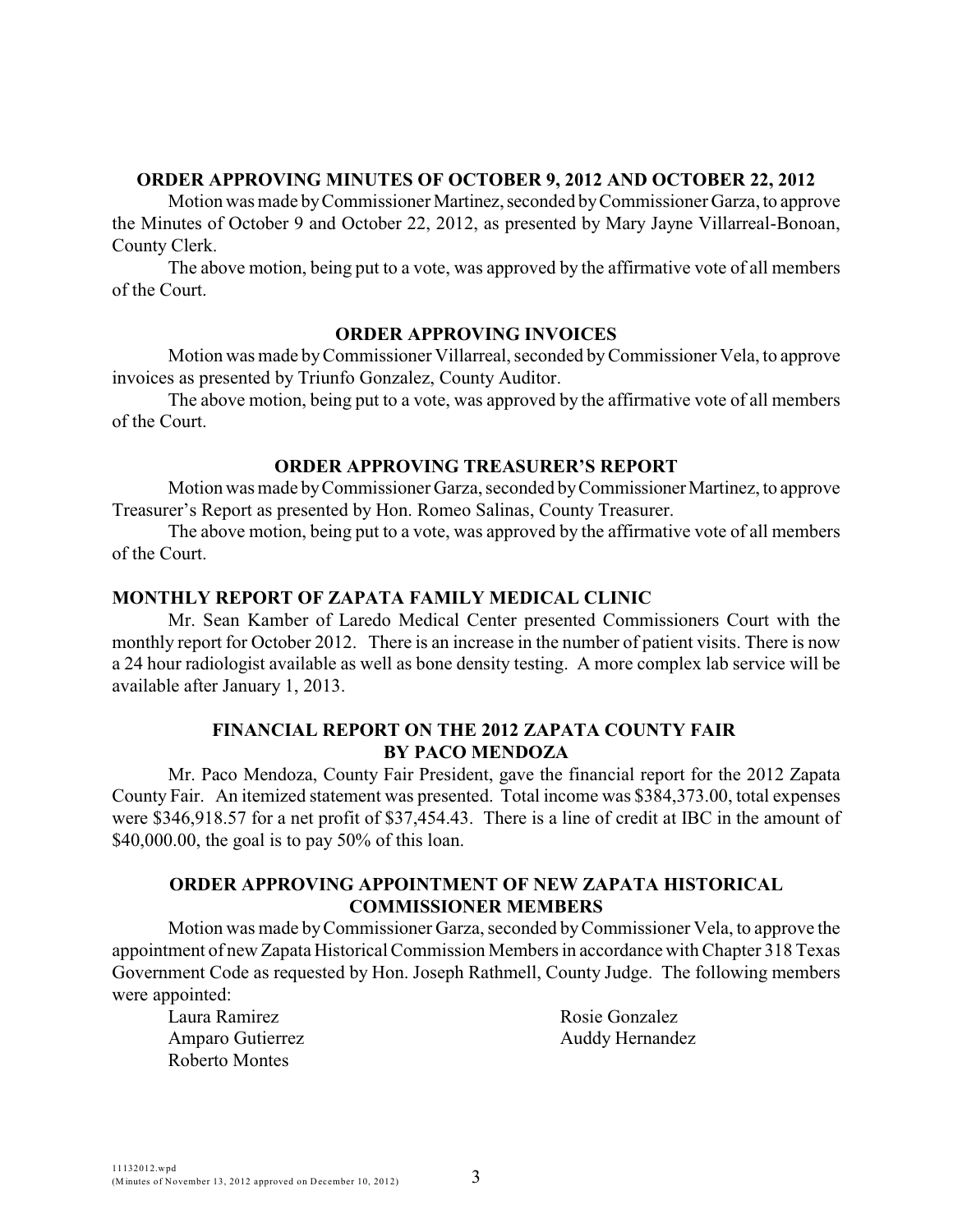The above motion, being put to a vote, was approved by the affirmative vote of all members of the Court.

### **ORDER TO TABLE REQUEST BY JUDGE RATHMELL TO ALLOW CUTTING OF GUTIERREZ STREET IN SAN YGNACIO**

Motion was made by Commissioner Martinez, seconded by Commissioner Garza, to Table request by Judge Rathmell regarding the cutting of Gutierrez Street in San Ygnacio for the installation of a water meter and to set appropriate fees for th cost of repairs.

The above motion, being put to a vote, was approved by the affirmative vote of all members of the Court.

## **ORDER APPOINTING A MEMBER FROM ZAPATA COUNTY COMMISSIONERS COURT TO SERVE ON ZAPATA COUNTY APPRAISAL DISTRICT BOARD FOR A PERIOD OF TWO YEARS.**

Motion was made by Commissioner Villarreal, seconded by Commissioner Vela, to reappoint Commissioner Eddie Martinez as a member from the Zapata County Commissioners Court to serve on the Zapata County Appraisal District Board for a period of two (2) years from January 2013 through December 2014 as requested by Hon. Joseph Rathmell, County Judge.

The above motion, being put to a vote, was approved by the affirmative vote of all members of the Court.

## **ORDER APPROVING BID FOR COST OF WALL REPAIRS AT ZAPATA COUNTY LIBRARY BUILDING**

Motion was made by Commissioner Vela, seconded by Commissioner Martinez, to award and approve a bid in the amount of \$2,300.00 by Ely Alaniz, being the lowest bidder, for the cost of the wall repair at the Zapata County Library building, damage due to termites as requested by Hon. Joseph Rathmell, County Judge.

The above motion, being put to a vote, was approved by the affirmative vote of all members of the Court.

### **DISCUSSION / PUBLIC PARTICIPATION**

Mark from IBC informed the court that the Boys and Girls Club cannot be kept open and will close upon completion of audit on November 30, 2012, Zapata County will look for in-kind contributions. IBC has been contributing \$12,000.00 per month.

### **ORDER APPROVING PURCHASE OF BOYS AND GIRLS CLUB BUILDING**

Motion was made by Commissioner Martinez, seconded by Commissioner Garza, to approve the purchase of the Boys & Girls Club building and it's improvements for a sum not to exceed \$50,000.00, pending all legal clearance such as reimbursement to donors, if any, for the possible use of a future library as requested by Hon. Eddie Martinez, Commissioner Precinct 3.

The above motion, being put to a vote, was approved by the affirmative vote of all members of the Court.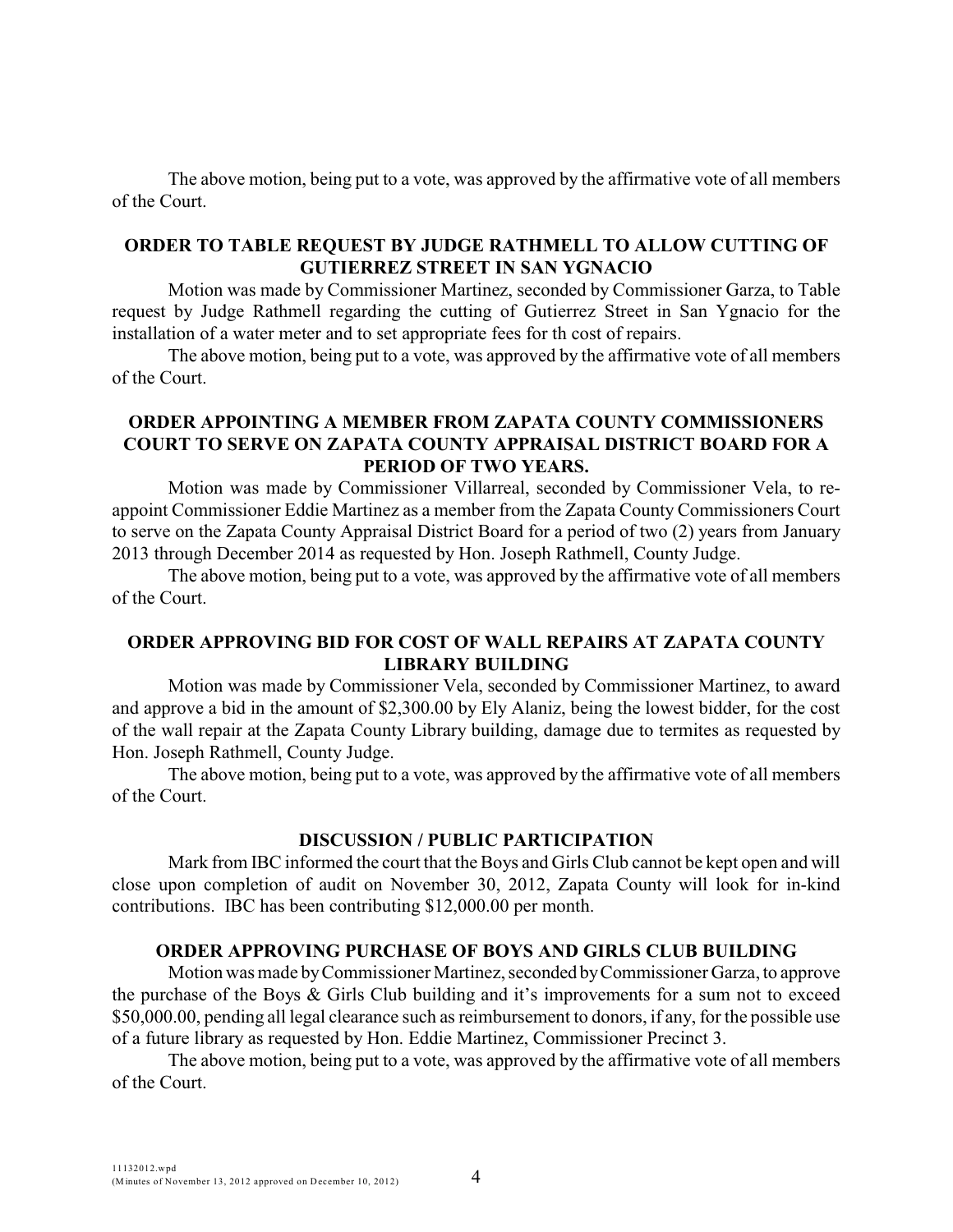### **PUBLIC PARTICIPATION**

Mrs. Viola Torres approached the court and stated that the community needs a youth center. Without the club many of the youth will be on the streets or home alone. Some children stay at the club as late as 7:00 - 7:30 p.m.

# **ORDER APPROVING CONTINUATION OF LETTER OF CREDIT TO ESTABLISH STAND BY TRUST FUND FOR FINANCIAL ASSURANCE FOR CLOSURE AND POST CLOSURE OF SAN YGNACIO LANDFILL NO. 783 AND CLOSE LANDFILL NO. 1528**

Motion was made by Commissioner Garza, seconded by Commissioner Martinez, to approve continuation of the letter of credit to establish stand by trust fund for the financial assurance for the closure and post closure of San Ygnacio landfill no. 783 in the amount of \$505,399.00 and close landfill no. 1528 in the amount of \$254,461.00 as requested by TCEQ, Deborah Wisneski, Financial Analyst, as requested by Triunfo Gonzalez, County Auditor.

The above motion, being put to a vote, was approved by the affirmative vote of all members of the Court.

# **ORDER APPROVING PURCHASE OF BUS FOR ZAPATA COUNTY NUTRITION PROGRAM**

Motion was made by Commissioner Martinez, seconded by Commissioner Garza, to approve to purchase / replace a bus for the Zapata County Nutrition Program and seek approval in the form of a resolution to release the funds owed to the Texas Department of Transportation to Zapata County, pending \$28,000 reimbursement to county and \$10,000.00 from TxDot, as requested by Hon. Eddie Martinez, Commissioner Precinct 3 and Hon. Norberto Garza, Commissioner Precinct 4.

The above motion, being put to a vote, was approved by the affirmative vote of all members of the Court.

### **ORDER APPROVING CLEANUP OF ZAPATA COUNTY CEMETERY BY LCC ESL GED GROUP VOLUNTEERS**

Motion was made by Commissioner Garza, seconded by Commissioner Vela, to approve cleanup of the edge of the Zapata County Cemetery by LCC ESL GED Group volunteers as requested by Beatriz Gutierrez. LCC ESL GED Group.

The above motion, being put to a vote, was approved by the affirmative vote of all members of the Court.

### **ORDER APPROVING USE OF PAVILION ON DECEMBER 11, 2012 FOR VILLARREAL ELEMENTARY FUND RAISER**

Motion was made byCommissioner Vela, seconded byCommissioner Villarreal, to approve the use of the Pavilion on December 11, 2012 for a Villarreal Elementary fund-raiser as requested by Mariela Martinez, Zapata Villarreal Elementary School Principal.

The above motion, being put to a vote, was approved by the affirmative vote of all members of the Court.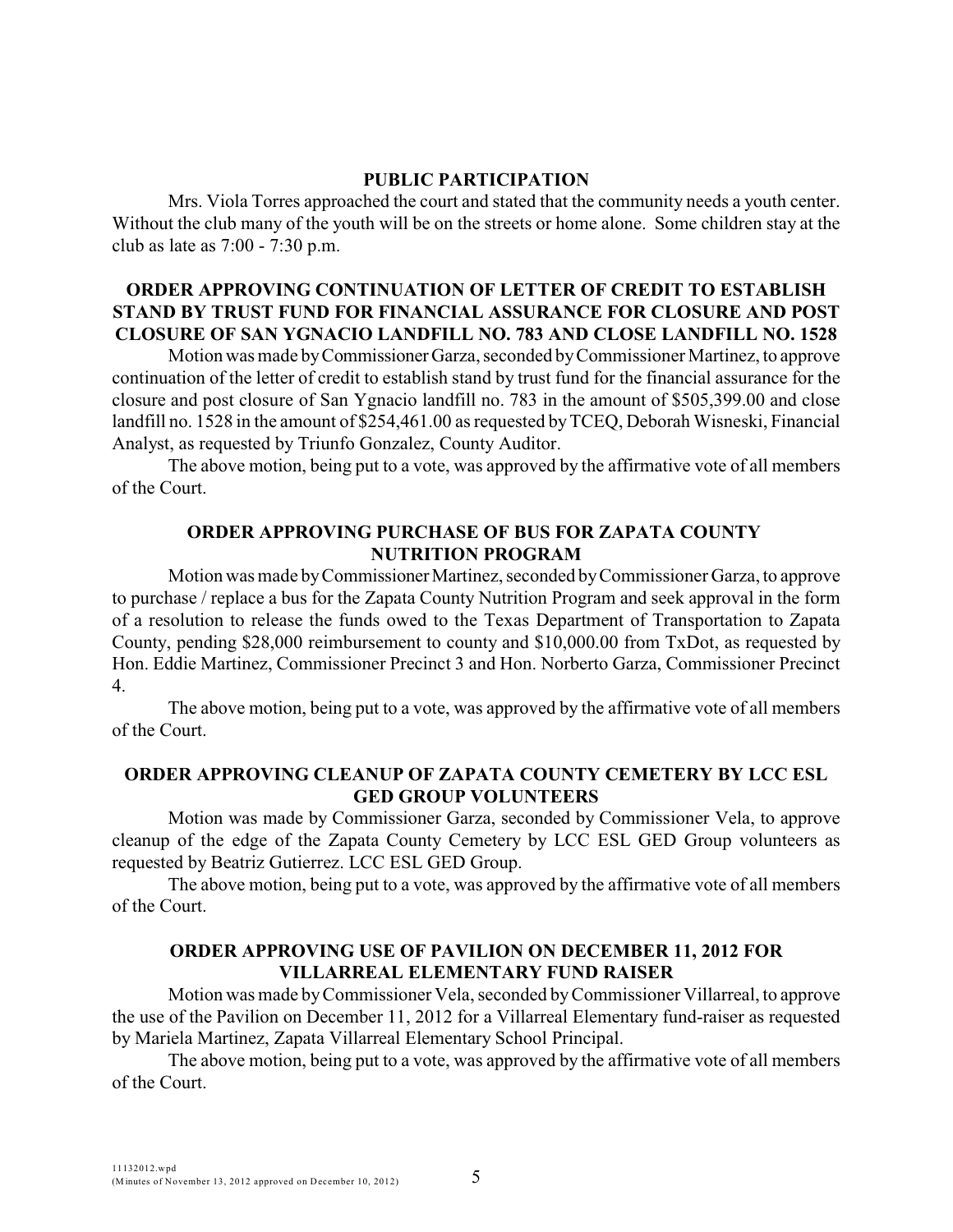## **ORDER APPROVING REQUEST TO USE COMMUNITY CENTER AND PAVILION BY ZAPATA ENVIRONMENTAL CIVIC ORGANIZATION**

Motion was made by Commissioner Martinez, seconded by Commissioner Garza, to approve request to use of the Community Center and Pavilion on the following dates:

- a. Pavilion November 30, 2012 (Bingo)
- b. Community Center December 31, 2012 (New Year's Dance)
- c. Community Center February 16, 2012 (Theatrical Performance)
- d. Community Center July 4, 2013 ( $4<sup>th</sup>$  of July Celebration)
- e. Pavilion & Boulevard October 19, 2013 (Musical Heritage Month)

as requested by Omelia Zapata, Zapata Environmental Civic Organization.

The above motion, being put to a vote, was approved by the affirmative vote of all members of the Court.

### **ORDER APPROVING REPAIRS OF CONSTABLE PRECINCT 1 PATROL UNIT**

Motion was made by Commissioner Garza, seconded by Commissioner Martinez, to approve the repair of Constable Precinct 1 Patrol Unit. Estimated amount of repair cost is between \$4,000.00 and \$5,000.00, to be paid from royalty funds, pending insurance coverage as requested by Adalberto Mejia, Constable Precinct 1.

The above motion, being put to a vote, was approved by the affirmative vote of all members of the Court.

# **ORDER ACCEPTING PROJECT COMPLETION FOR TWDB CONTRACT NO. 61275 WATER TREATMENT PLANT EXPANSION PROJECT**

Motion was made by Commissioner Vela, seconded by Commissioner Martinez, to accept the project completion for the TWDB Contract No. 61275 Water Treatment Plant Expansion Project as of November 13, 2012 as requested by Mario Gonzalez-Davis, Project Manager and Manuel Gonzalez, Premier Engineering.

The above motion, being put to a vote, was approved by the affirmative vote of all members of the Court.

# **ORDER APPROVING TRANSFER OF RAUL RAMIREZ FROM LANDFILL SLOT #6 TO LANDFILL SLOT #1**

Motion was made by Commissioner Vela, seconded by Commissioner Garza, to approve transfer of Raul Ramirez from landfill slot #6 to landfill slot #11 at the rate of \$8.60 per hour as requested by Guillermo Saenz, Landfill Manager.

The above motion, being put to a vote, was approved by the affirmative vote of all members of the Court.

# **ORDER APPROVING INSTALLATION OF STREET LIGHTS AND/OR STREET HUMPS**

Motion was made by Commissioner Martinez, seconded by Commissioner Garza, to approve the installation of the following street lights:

a. 462 Sanchez Drive Veleño Estates Subdivision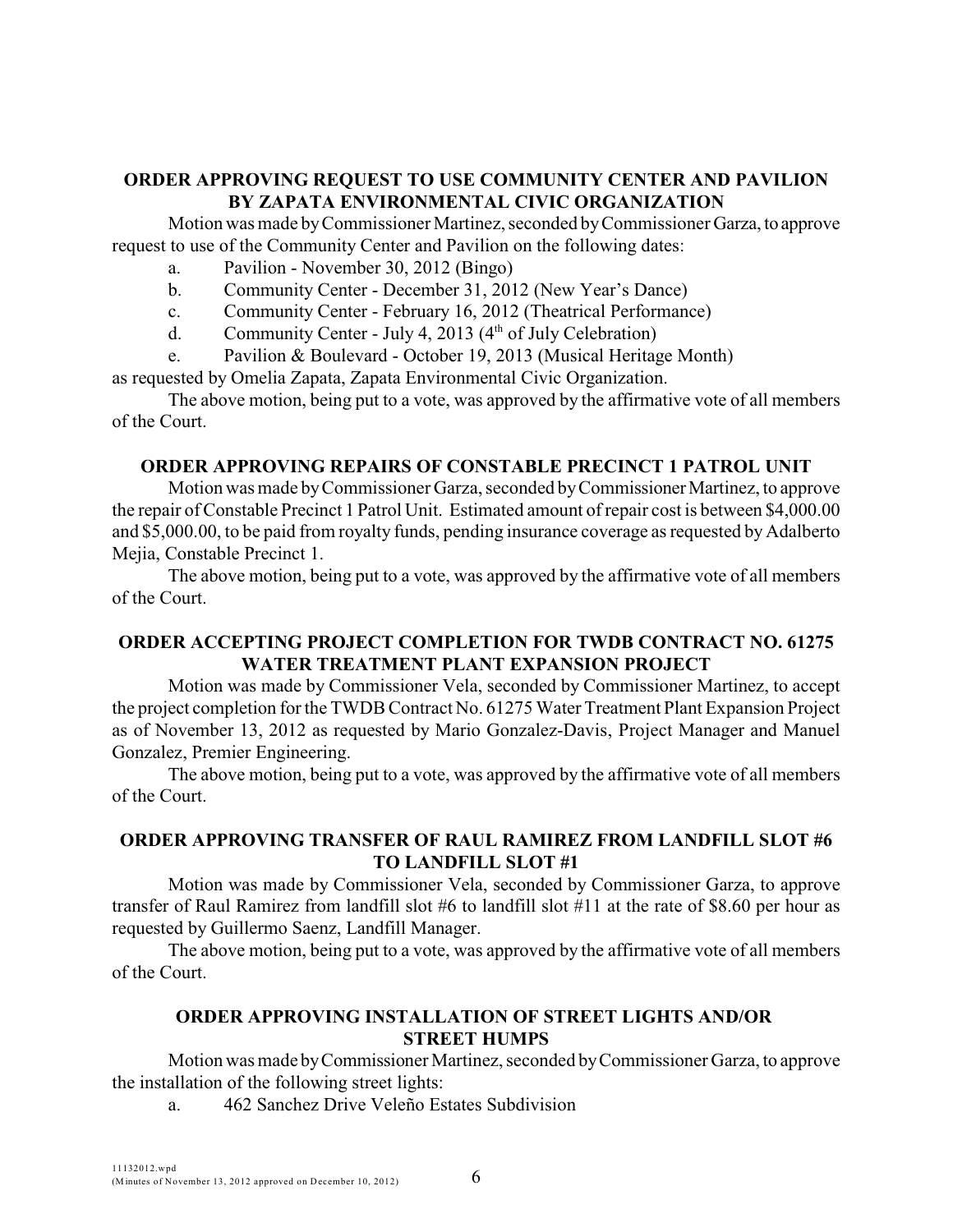b. 901 Fresno Street, Zapata Townsite

c. 206 First Street, Flores Addition I

as requested by Hon. Jose E. Vela, Commissioner Precinct 1.

The above motion, being put to a vote, was approved by the affirmative vote of all members of the Court.

Motion was made by Commissioner Martinez, seconded by Commissioner Garza, to approve the installation of the following street humps:

a. 103 Third Street, Flores Addition I

as requested by Hon. Jose E. Vela, Commissioner Precinct 1.

The above motion, being put to a vote, was approved by the affirmative vote of all members of the Court.

Motion was made by Commissioner Martinez, seconded by Commissioner Garza, to approve the installation of the following street light:

a. 132 Valle Verde Lane, San Ygnacio

as requested by Hon. Gabriel Villarreal, Commissioner Precinct 2.

The above motion, being put to a vote, was approved by the affirmative vote of all members of the Court.

Motion was made by Commissioner Martinez, seconded by Commissioner Garza, to approve the installation of the following street lights:

a. 1902 Villa (Corner of  $19<sup>th</sup>$  and Villa), Medina Addition

b. 1608 Medina Avenue

as requested by Hon. Norberto Garza, Commissioner Precinct 4

The above motion, being put to a vote, was approved by the affirmative vote of all members of the Court.

Motion was made by Commissioner Martinez, seconded by Commissioner Garza, to approve the installation of the following street hump:

a. 406 Zapata Boulevard

as requested by Hon. Norberto Garza, Commissioner Precinct 4.

The above motion, being put to a vote, was approved by the affirmative vote of all members of the Court.

### **COMMUNICATIONS**

Ramiro Hernandez approached the court regarding the little league fields. He stated that some fields had been vandalized and had been repaired. However, there has been no repercussion. He asked the court if there was an ordinance in place. Mr. Figueroa stated that criminal action can be taken for destruction of property. Mr. Hernandez also stated that because money is tight, the plan of action is to start the season earlier in the future and utilize daylight.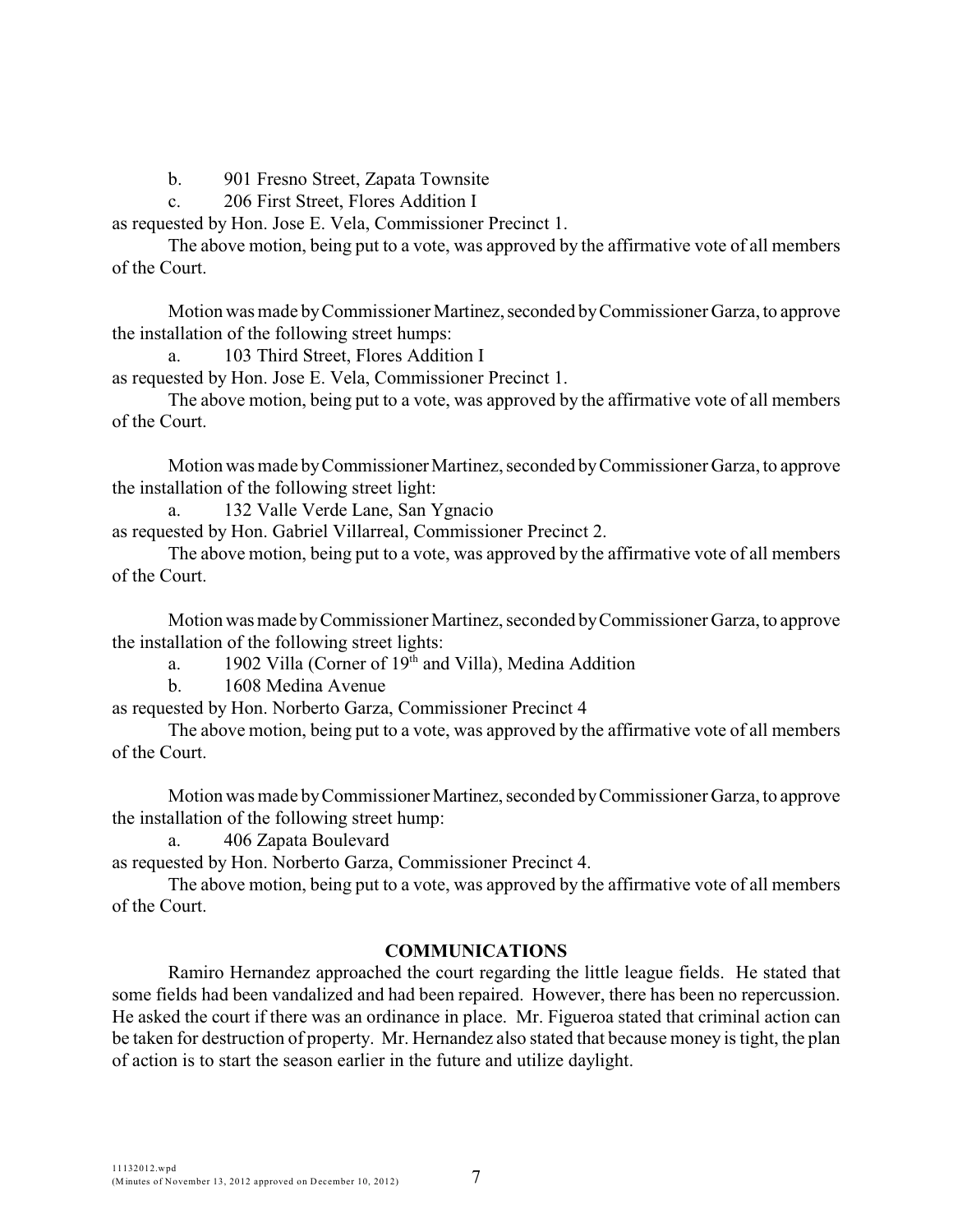Mr. Hernandez also commented on the VITA Program, and how the closing of the Boys and Girls club would affect this since that was the place where the VITA Program was set up. A facility is needed to meet and train volunteers. VITA training is a requirement.

# **ORDER AWARDING REQUEST FOR COMPETITIVE SEALED PROPOSALS FOR ZAPATA COUNTY COURTHOUSE DOME RECONSTRUCTION AND TO DESIGNATE SERVPRO / RICHARD CLARK AS ZAPATA COUNTY'S REPRESENTATIVE / AGENT TO OVER SEE WORK DONE BY CONTRACTOR**

Motion was made by Commissioner Martinez, seconded by Commissioner Garza, to award the request for competitive sealed proposals ("RFP") for the Zapata County Courthouse Dome reconstruction to the most qualified and lowest responsible bidder, being J.C. Stoddard, with a bid of \$420,000.00, pursuant to Chapter 271 of the Local Government Code and to designate Servpro / Richard Clark as Zapata County's Representative / Agent to oversee, coordinate, and control work done by approved contractor / bidder as requested by Fortunato Paredes, Attorney at Law, Escamilla, Poneck, and Cruz.

The above motion, being put to a vote, was approved by the affirmative vote of all members of the Court.

# **ORDER TO TABLE REQUEST BY FORTUNATO PAREDES, ATTORNEY AT LAW, ESCAMILLA, PONECK, AND CRUZ REGARDING INTERLOCAL GOVERNMENT AGREEMENT WITH ZAPATA COUNTY INDEPENDENT SCHOOL DISTRICT REGARDING ASSIGNMENT BY ZAPATA COUNTY SHERIFF OF TWO ZAPATA COUNTY SHERIFF DEPUTIES TO SCHOOL DISTRICT**

Motion was made by Commissioner Garza, seconded by Commissioner Martinez, to table request by Fortunato Paredes, Attorney at Law, Escamilla, Poneck, and Cruz, regarding an interlocal government agreement with the Zapata County Independent School District ("School District") regarding the assignment by the Zapata County Sheriff of two Zapata County Sheriff's Deputies to the School District at a rate of twenty-four dollars (\$24.00) an hour to be paid to the Zapata County Sheriff and any matters incident thereto as requested by Fortunato Paredes, Attorney at Law, Escamilla, Poneck, and Cruz.

The above motion, being put to a vote, was approved by the affirmative vote of all members of the Court.

#### **ADJOURN**

Motion to adjourn was made byCommissioner Garza, seconded by Commissioner Martinez, and being put to a vote, was approved by the affirmative vote of all members of the Court.